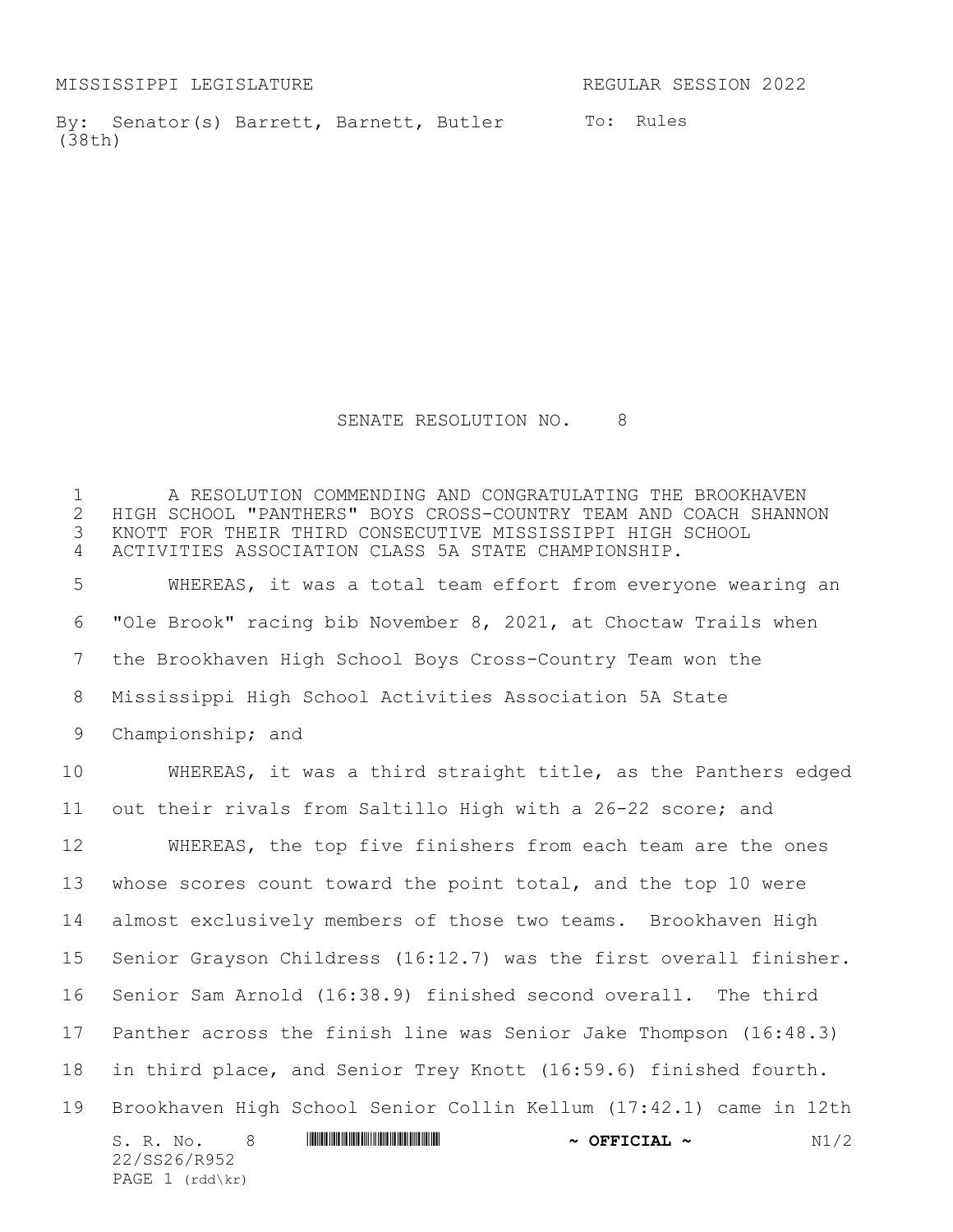overall, and Sophomore Wyatt Scott (19:43.7) was the 35th finisher out of the 111-man field; and

 WHEREAS, in 2017, the Panthers beat Saltillo to win their first team title. The next year the Tigers came back to beat Brookhaven High School by a razor-thin margin. The last two years, the Panthers blew out the Tigers from Lee County and the rest of the field as they cruised to capture another title. This season Brookhaven High School went to Saltillo High and defeated their rivals on September 19 in the Saltillo Invitational. Brookhaven High School closed the season having not lost a race to a Mississippi school in 2021; and

 WHEREAS, Brookhaven High School Coach Shannon Knott said, "It was possibly our best team effort. Our guys will never quit and that's what it took"; and

 WHEREAS, it is with great pride that we recognize a special group of student athletes whose third championship has brought honor to their school, their community and to the State of Mississippi:

 NOW, THEREFORE, BE IT RESOLVED BY THE SENATE OF THE STATE OF MISSISSIPPI, That we do hereby commend and congratulate the Brookhaven High School "Panthers" Boys Cross-County Team and Coach Shannon Knott for their third consecutive Mississippi High School Activities Association Class 5A State Championship, and extend to 43 the team, coaches, parents and sponsors our best wishes for future successes.

S. R. No. 8 \*SS26/R952\* **~ OFFICIAL ~** 22/SS26/R952 PAGE  $2 \text{ (rdd\kr)}$